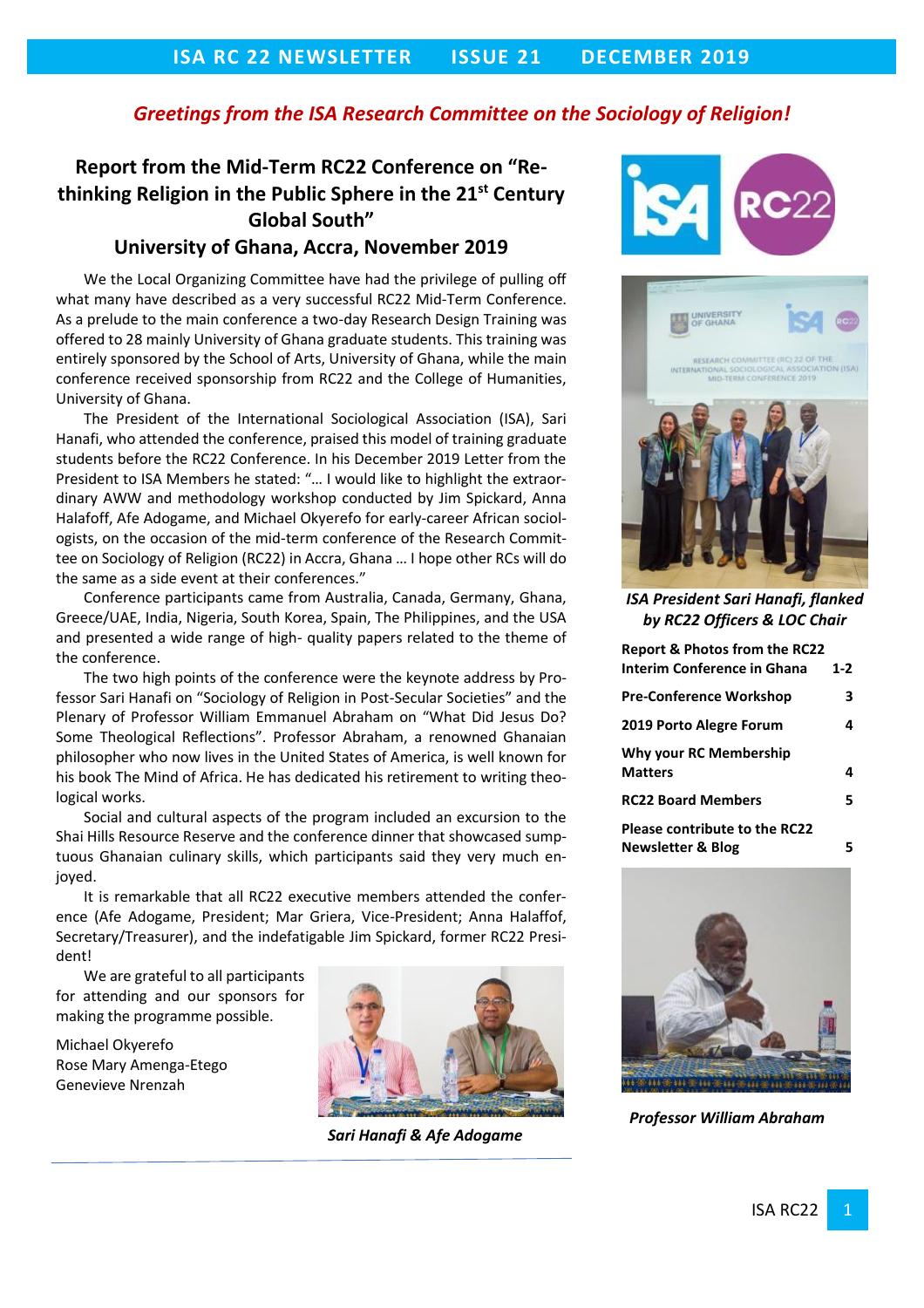# **Photos from the Mid-Term RC22 Conference**

*(more photos at [http://bit.ly/39rTTwn\)](http://bit.ly/39rTTwn)*

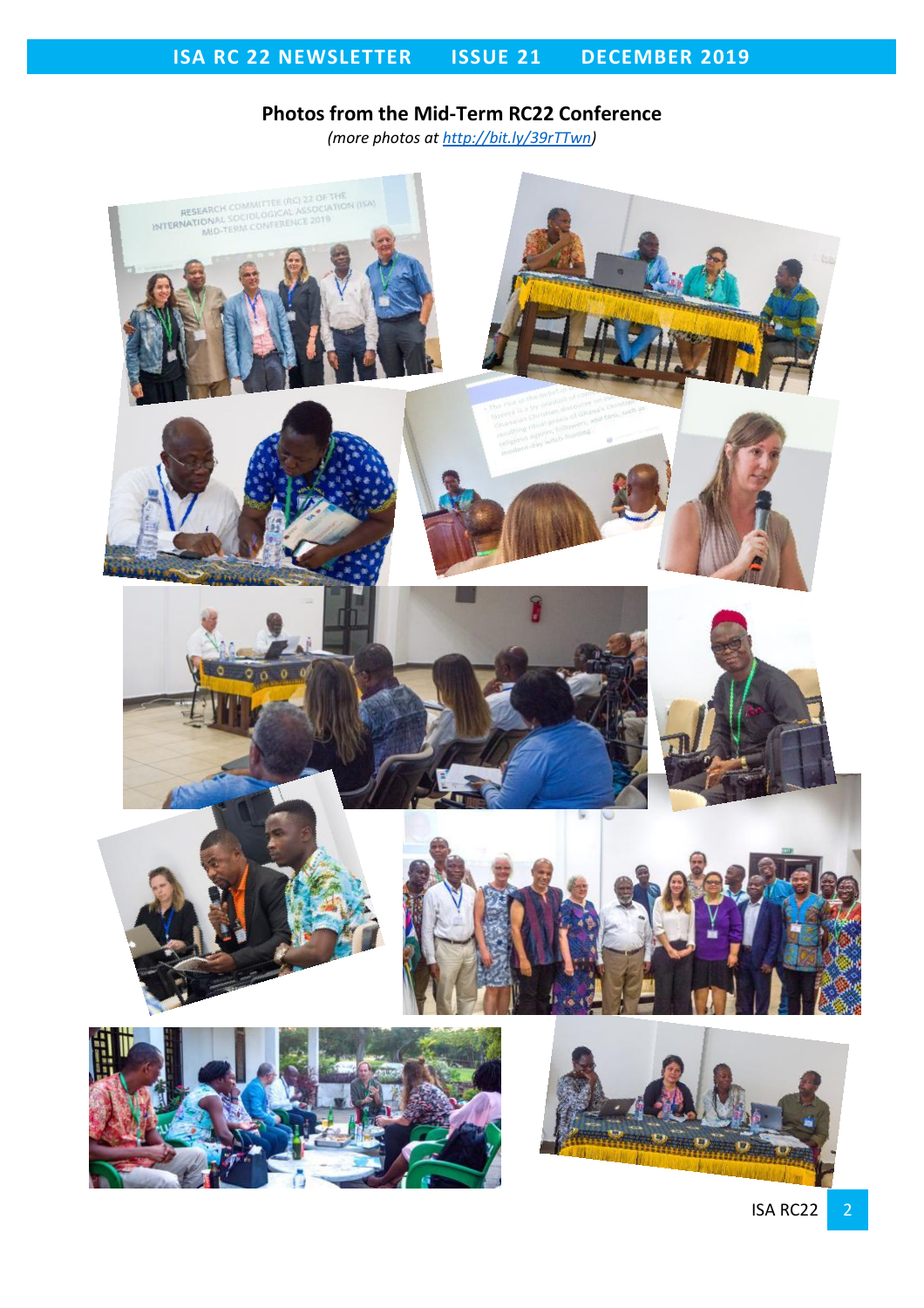

*Workshop Participants*

## **About the Pre-Conference Research Design Workshop for University of Ghana PhD Students and others**

Jim Spickard and Anna Halafoff co-facilitated the Workshop with the help of RC President Afe Adogame and the LOC members.

The Workshop was based on Spickard's Research Basics: From Design to Data Analysis in Six Steps (Sage 2017). The first morning covered the six-step process:

- 1. Develop a good research question
- 2. Choose a logical structure for your research
- 3. Identify the type of data you need
- 4. Pick a data collection method
- 5. Choose your data collection site
- 6. Pick a method of data analysis



Step #3 is key: you need to know the kind of thing you are looking for before you choose a method of finding it. Surveys, in-depth interviews, detached observation, participant observation, etc. each produce different kinds of data. The workshop gave participants resources for choosing which method is appropriate.

The first afternoon's session focused on interview and survey research and on ethnography. Halafoff described several of her own interview and survey projects, and Spickard described two of his ethnographic studies. Participants were given time to practice interview techniques and were able to post questions to the workshop leaders and to other faculty present.

The second day's morning and early afternoon sessions focused on quantitative and qualitative data analysis. The workshop leaders identified free software to help scholars carry out both.

The workshop ended with a session entitled "Your Research Project". Participants briefly described their current work and where they were having trouble. RC22 President Afe Adogame and the three members of the local organizing committee joined the two workshop leaders to make suggestions about how to solve the problems that participants raised. Spickard commented about that part of the session: "Everyone learns from each other's research issues. Supportive discussion helps everyone make progress."

*You can download the workshop materials at<http://bit.ly/32M9S5A>*

### *Here is one participant's description of the Workshop:*

I found the research workshop to be very helpful in a number of ways. I would in a few paragraphs below share my experiences at the research workshop.

Firstly, the workshop was well organised. Though I wish we had enough time to delve deeper into the issues presented, I was glad that the key areas of concern for me, with regards to research were touched on.

Secondly, the workshop was hands on. We had the opportunity to put into practice what we learnt through the group assignments given to us during each session. I also had the opportunity to share my ongoing research work and received constructive feedback from the instructors on what to do.

Finally, not only did the facilitators share with us their knowledge and experiences in research but went further to make available to us some online resources and the materials they used to instruct us. Prof. Spickard also permitted us to not only use his teaching materials but also to modify them for our own use. How kind of him. To have the opportunity to learn from scholars of high repute instructing us was another experience altogether.

I appreciate the organizers for putting together this insightful research workshop which came to us at no cost. My expectations were far exceeded. I have decided to become a member of the RC22. Committee on the Sociology of Religion (RC22).

Samuel Adjornor, PhD Candidate Department for the Study of Religions, University of Ghana, Legon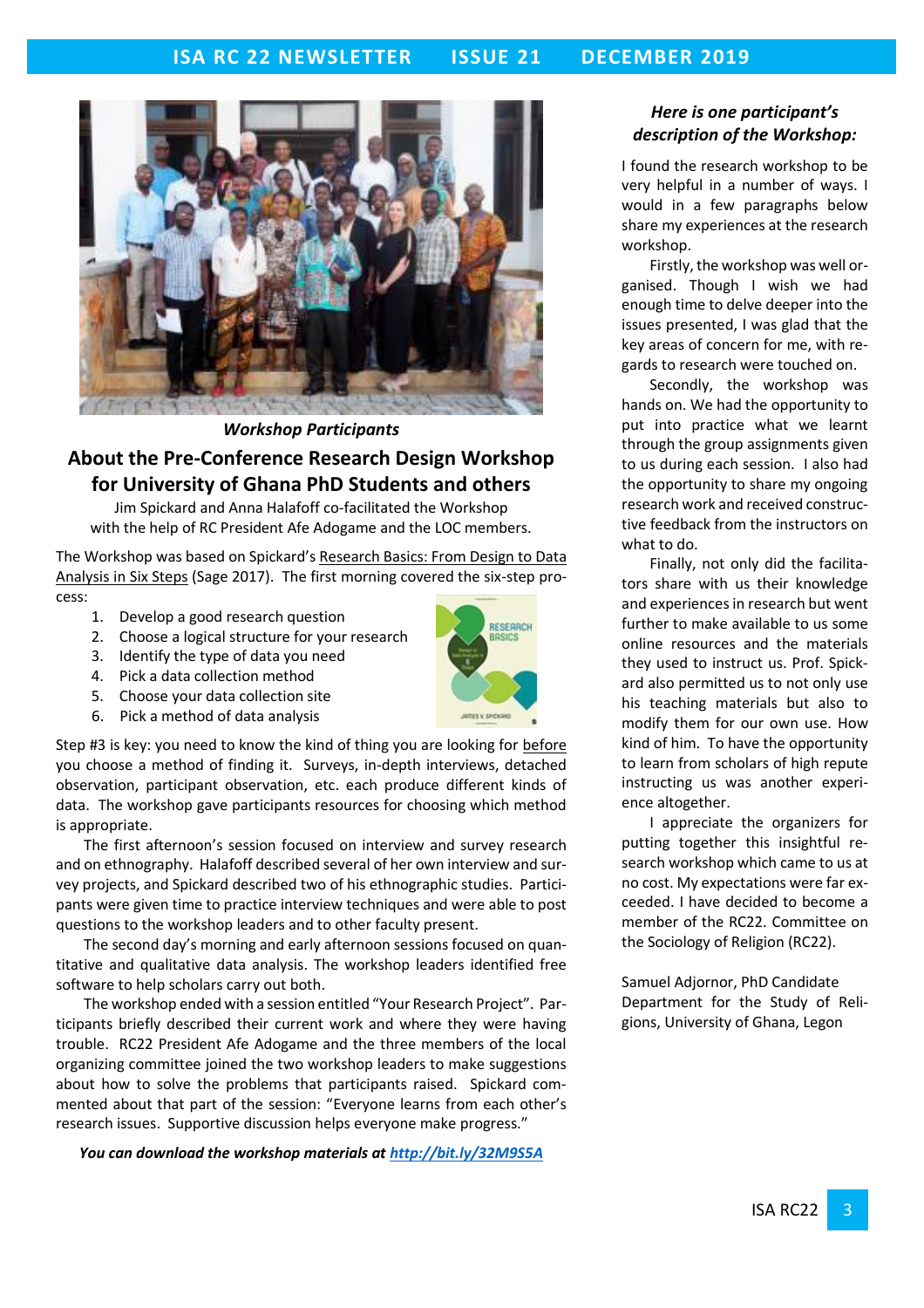## **ISA RC 22 NEWSLETTER ISSUE 21 DECEMBER 2019**

**Fourth ISA Forum of Sociology** Porto Alegre, Brazil, July 14-18, 2020

**"Challenges of the 21st Century for Sociology of Religion"**

## **Key Date**

## **Registration deadline for presenters: 19 March 2020**

*<https://isaconf.confex.com/isaconf/forum2020/registration/call.cgi>*

### RC22 has sessions on the following themes:

- [Beyond Western Centrism of Religion: To Study Africa Inspired Reli](https://isaconf.confex.com/isaconf/forum2020/webprogrampreliminary/Session14323.html)[gions in the 21st Century](https://isaconf.confex.com/isaconf/forum2020/webprogrampreliminary/Session14323.html)
- [Civil Society and Religion](https://isaconf.confex.com/isaconf/forum2020/webprogrampreliminary/Session12484.html)
- [Culture, Religion, and Gender Inequality](https://isaconf.confex.com/isaconf/forum2020/webprogrampreliminary/Session13143.html)
- **[Early Career Sociologists of Religion Session](https://isaconf.confex.com/isaconf/forum2020/webprogrampreliminary/Session12821.html)**
- [Overlapping Trajectories: Religion, Migration and Health Paths.](https://isaconf.confex.com/isaconf/forum2020/webprogrampreliminary/Session14172.html)
- [Religion and Practical Ethics: Bioethics, Environmental Ethics and Le](https://isaconf.confex.com/isaconf/forum2020/webprogrampreliminary/Session14801.html)[gal Ethics](https://isaconf.confex.com/isaconf/forum2020/webprogrampreliminary/Session14801.html)
- [Religion, Environment, and Social Movements](https://isaconf.confex.com/isaconf/forum2020/webprogrampreliminary/Session14900.html)
- [Religion, Spirituality and Morality in a Post-Secular Age](https://isaconf.confex.com/isaconf/forum2020/webprogrampreliminary/Session13129.html)
- [Religions, Social Movements and Politics Circulation, Production and](https://isaconf.confex.com/isaconf/forum2020/webprogrampreliminary/Session14864.html)  [Politics of Knowledge in the "Christianisms of Liberation" and Its Ad](https://isaconf.confex.com/isaconf/forum2020/webprogrampreliminary/Session14864.html)[versaries](https://isaconf.confex.com/isaconf/forum2020/webprogrampreliminary/Session14864.html)
- [Religiosity in Transition; Change of Roles Over the Time](https://isaconf.confex.com/isaconf/forum2020/webprogrampreliminary/Session15163.html)
- [Religious Dynamics in the Public Sphere in Latin America](https://isaconf.confex.com/isaconf/forum2020/webprogrampreliminary/Session14653.html)
- [Religious, Spiritual and/or Non-Religious Young People](https://isaconf.confex.com/isaconf/forum2020/webprogrampreliminary/Session14755.html)
- [Revisiting 'religion' from a Gender Pe](https://isaconf.confex.com/isaconf/forum2020/webprogrampreliminary/Session15213.html)rspective
- [The Public Role of Religion](https://isaconf.confex.com/isaconf/forum2020/webprogrampreliminary/Session12357.html)
- [The Reciprocal Influence of Religion and Demography](https://isaconf.confex.com/isaconf/forum2020/webprogrampreliminary/Session12576.html)
- [Where Is Religion in Popular Religion? New Approaches for an Old](https://isaconf.confex.com/isaconf/forum2020/webprogrampreliminary/Session13108.html)  [Debate](https://isaconf.confex.com/isaconf/forum2020/webprogrampreliminary/Session13108.html)
- Wtf? ("What the Faith?") [Peering Anew into the Conceptual Do](https://isaconf.confex.com/isaconf/forum2020/webprogrampreliminary/Session12264.html)[mains of "Religion", "God", "Spirituality", "Faith" and Related Con](https://isaconf.confex.com/isaconf/forum2020/webprogrampreliminary/Session12264.html)[structs](https://isaconf.confex.com/isaconf/forum2020/webprogrampreliminary/Session12264.html)

Please address your questions to any of the Program Coordinators:

- Juan Cruz Esquive[l jucesquivel@gmail.com](mailto:jucesquivel@gmail.com)
- Roberta Bivar Carneir[o robertabivar@gmail.com](mailto:robertabivar@gmail.com)
- Eloísa Martí[n eloisamartin@hotmail.com](mailto:eloisamartin@hotmail.com)

### **Forum Registration 2020**



PRESENTERS REGISTRATION Deadline March 19, 2020

### **Why your RC Membership Matters**

1. Membership in the ISA as a whole (\$35-\$225 for 4 years, depending on your country; half that for students) 2. Membership on the Research Committees. (\$10-\$30, depending on your country)

Joining RC-22 accomplishes two things:

- **First, the number of members we have determines how many sessions we get at the World Congress and at other conferences. Your RC membership gives more people a chance to participate in these events.**
- Second, we use the money from dues to fund interim conferences, special events at the main conferences, and the Varga Prize for New Generation Scholars.

This helps build our discipline and makes our get-togethers more fun. **If you are not an RC- 22 Member, please join! If your membership has lapsed, please renew it asap!**